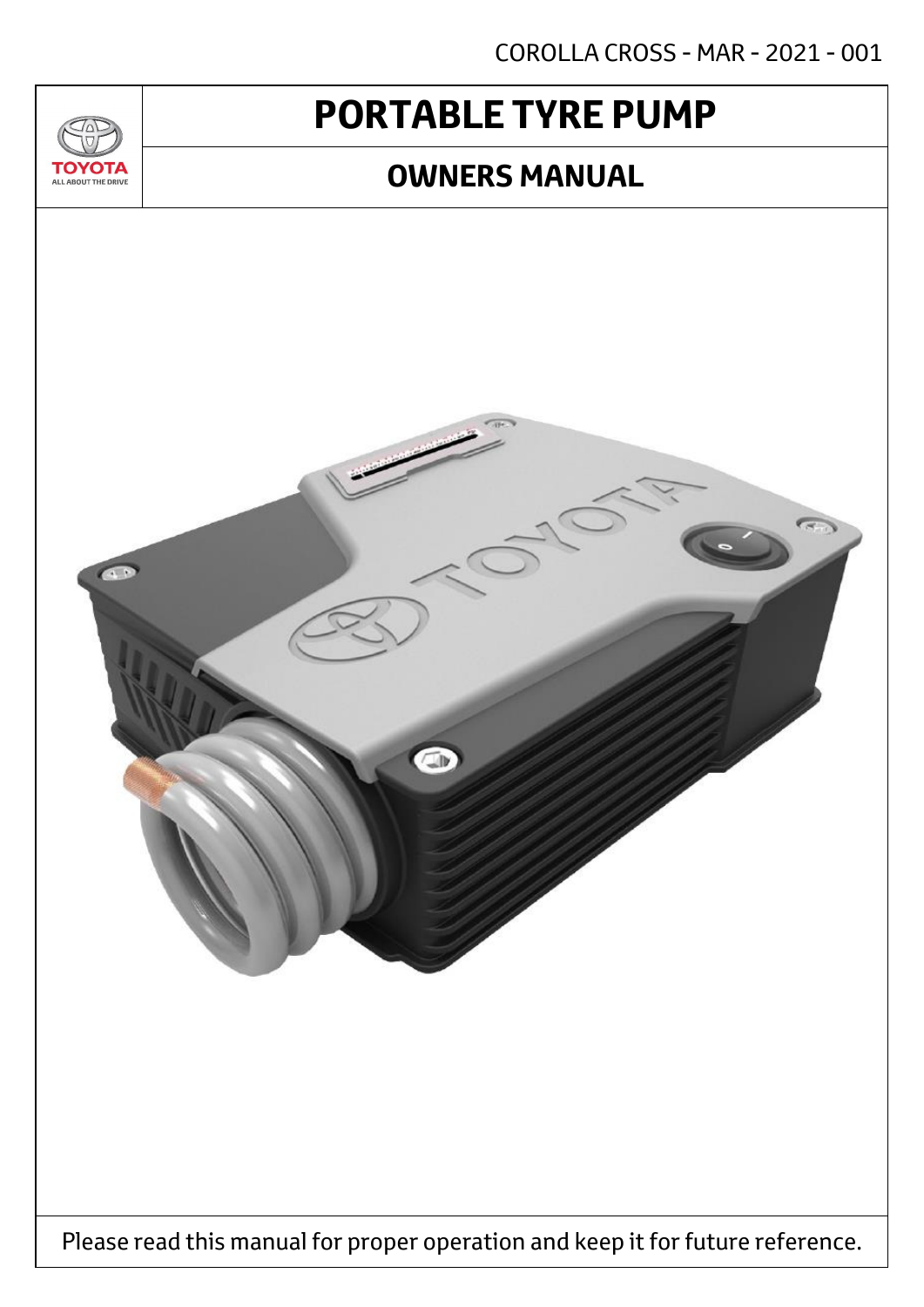

# **TABLE OF CONTENTS**

## **PORTABLE TYRE PUMP**

| <b>Section</b> | <b>Title</b>                          | Page           |
|----------------|---------------------------------------|----------------|
| 1.0            | <b>Statements</b>                     |                |
| 1.1            | <b>Safety Instructions</b>            | 1              |
| 2.0            | <b>Getting Started</b>                |                |
| 2.1            | Product over view                     | $\overline{2}$ |
| 2.2            | <b>Features</b>                       | $\overline{2}$ |
| 3.0            | <b>Operating 12V-DC Tyre Inflator</b> |                |
| 3.1            | Description of operation              | 3              |
| 3.2            | Inflating tyres                       | 3              |
| 3.3            | <b>Inflatables</b>                    | 4              |
| 4.0            | <b>Product / Device specification</b> |                |
| 4.1            | Specification                         | 5              |

Please read this manual for proper operation and keep it for future reference.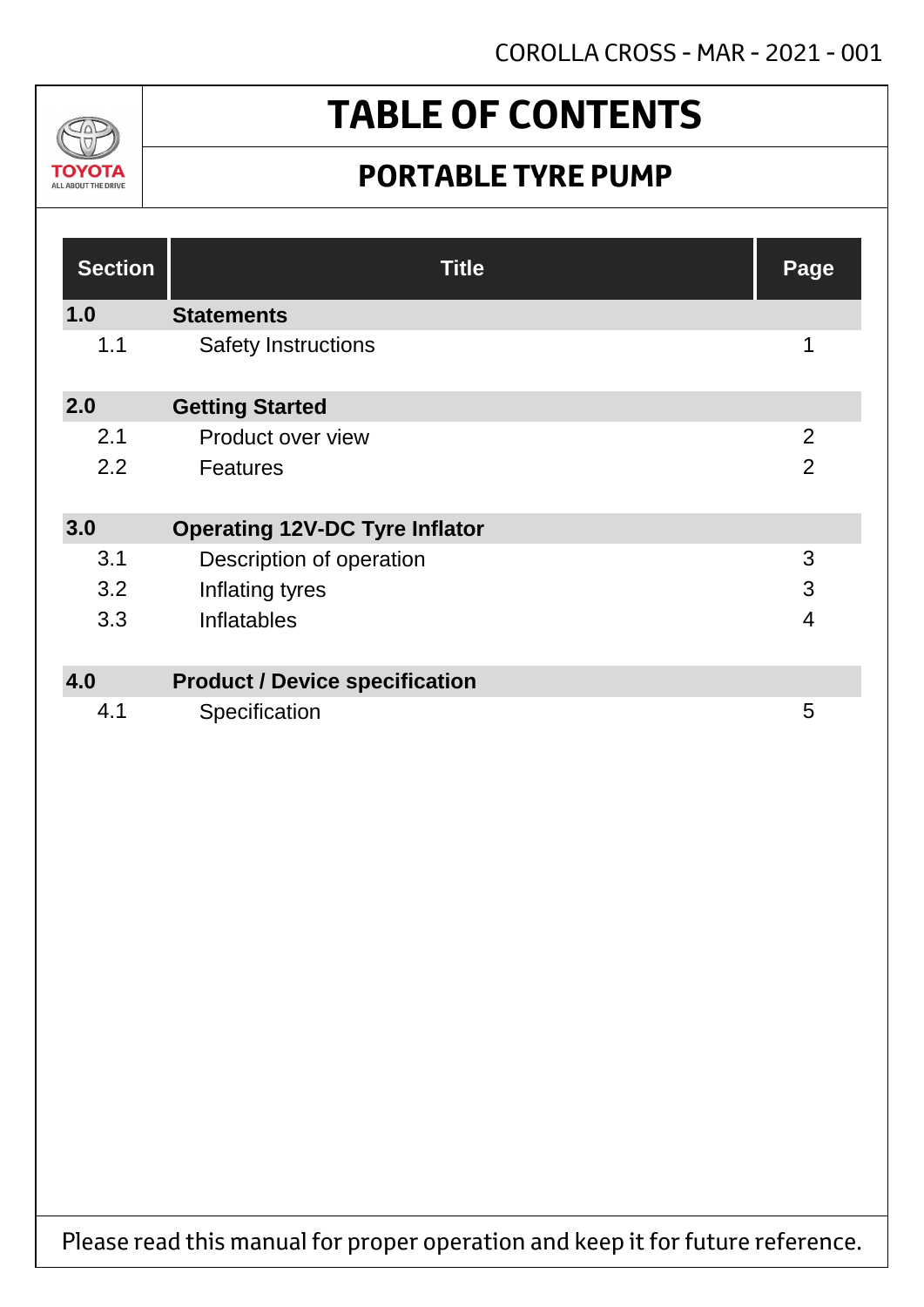# **SECTION 1.0**

### **Statements**

#### **Safety Instructions 1.1**

### **Warning**

ALL AROUT THE DRIV

WARNING: Risk of bursting. Over inflating tyre can cause tyre to burst. Double check the rated pressure values recommended for your vehicle. (refer owner's manual)

### **Caution**

Be careful not to over inflate. Do not leave inflator unattended while the unit is running. Avoid bursting due to over inflation.

### **Safety measurement in the event of a breakdown**

Park the vehicle as far away as possible from flowing traffic. Switch on the hazard warning lights. Engage streeing lock and the wheels in the straight ahead position. Apply handbrake and engage gear into . All occupants should get out of the vehicle and wait outside the danger zone. Place warning triangle to alert traffic. Conform to traffic laws.

### **Tips**

- $\Box$  It is strongly recommended that you keep the vehicle's engine running while using the inflator to prevent discharge of your vehicle's battery. Inflator performance is also enhanced when operating inflator with vehicle engine running.
- $\Box$  Do Not leave the inflator unattended when the unit is in operation
- □ Pay attention to the pressure values of inflator when inflating. Prevent pressure values exceeding the value suggested by manufacturer. (refer owner's manual)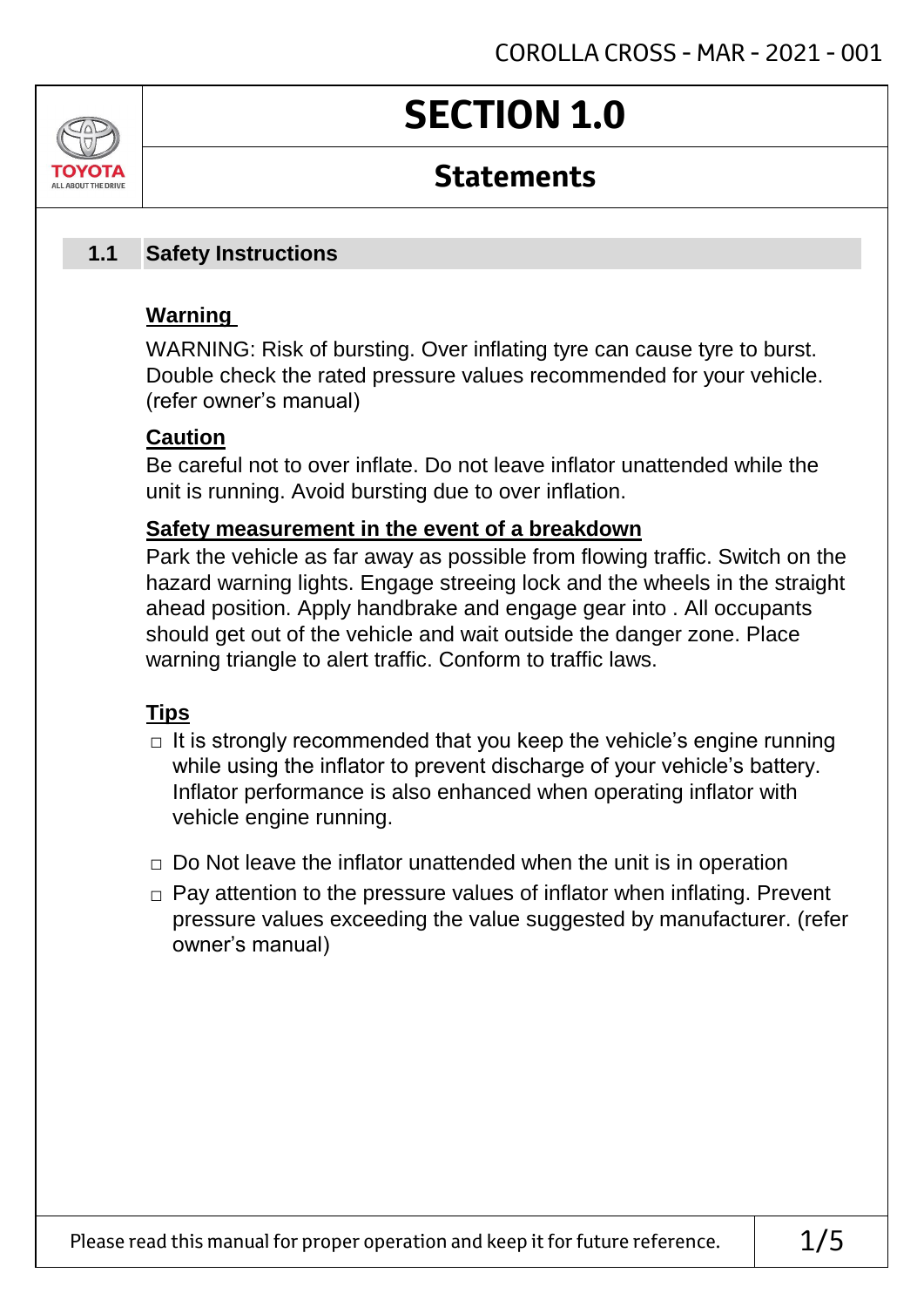# **SECTION 2.0**

## **Getting Started**

#### **Product Overview 2.1**

The 12V DC inflator comes with a cigarette lighter plug that plugs right into your vehicle's cigarette lighter socket to inflate tyres, mattresses, balls and other inflatables.

#### **Features 2.2**

Jn

томогл ALL ABOUT THE DRIVE

- □ Tyre inflator, with LED backlight and easy to read pressure gauge.
- $\Box$  Highly effective work light.
- □ Perfect for filling car & bicycle tyres, athletic balls, air mattresses, rafts, etc.
- □ Compact size for easy carrying and storing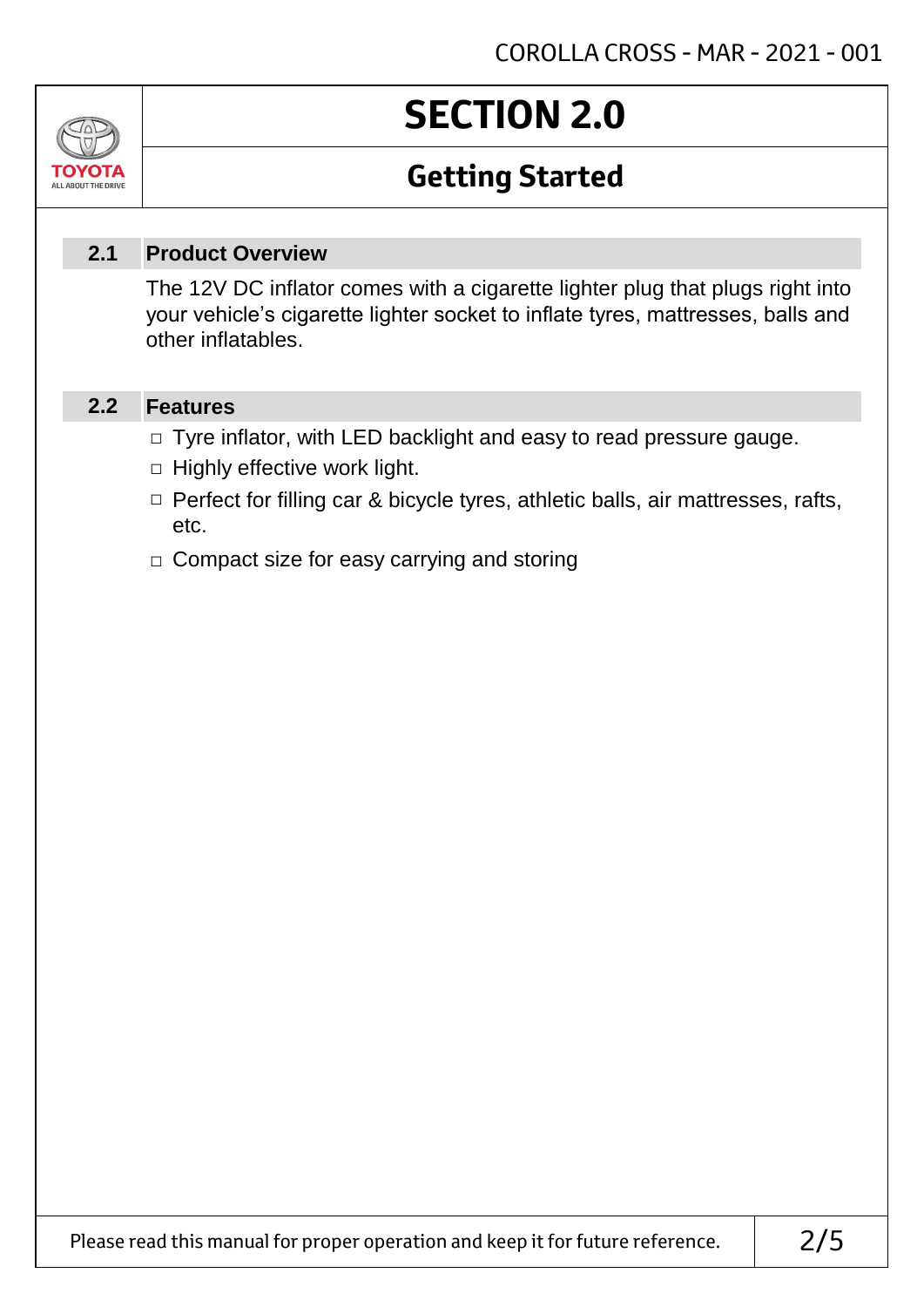# **SECTION 3.0**

## **Operating Portable Tyre Pump**

#### **Discription of operation 3.1**

ALL AROUT THE DRIV

- $_\square$  ON/OFF switch:"ON" to start unit and "OFF" to shut off the power at the end of use.
- $\Box$  Pressure gauge: easy to read pressure values.
- $\Box$  Brass connector: used with the accessory of inflator or used to inflate standard tyre.
- $\Box$  Inflation needle: attaches to brass connector to be used to inflate sport balls.
- $\Box$  Plastic nozzle: attaches to brass connector to be used to inflate toys and air mattresses.

#### **Inflating tyres 3.2**

- 1. Attach the brass connector on the end of the air hose to the tyre valve stem. (See Fig.1)
- 2. Be sure to screw the valve stem threads tightly. (See Fig.2).
- 3. To inflate simply plug the power cord into cigarette lighter socket.
- 4. With the vehicle running, place ON/OFF switch to "ON" position and begin inflation.
- 5. When pressure gauge reaches desired pressure, place the ON/OFF switch to "OFF" position. Disconnect the power plug and remove the brass connector from the tyre valve stem.



**Fig 1. Fig 2.**

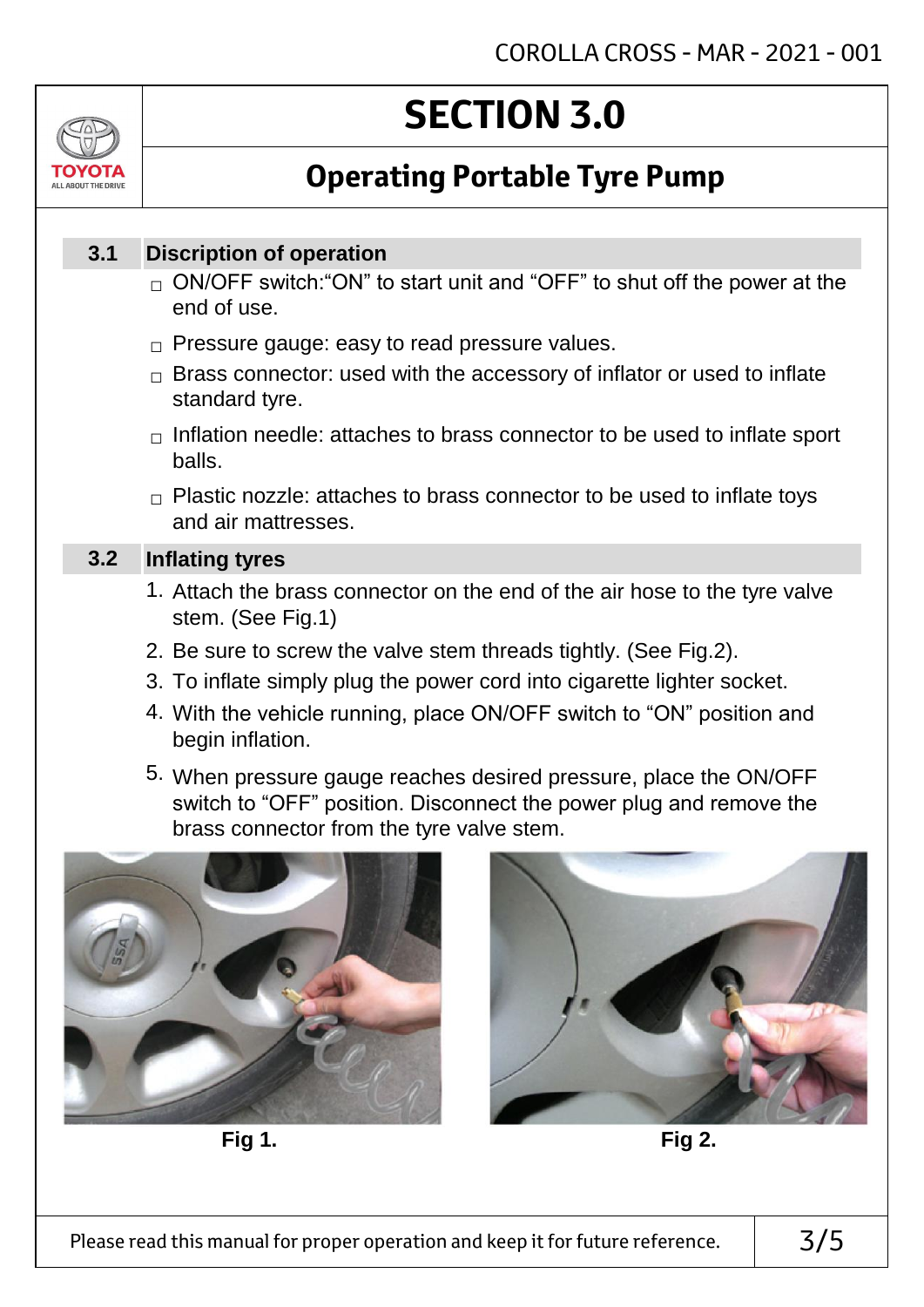# **SECTION 3.0**

## **Operating Portable Tyre Pump**

#### **Inflatables 3.3**

ΤΟΥΩΤΔ ALL ABOUT THE DRIVE

### **(Balls, Beach Toys, Air Mattresses etc.)**

- 1. Attach the appropriate needle or nozzle to the brass connector.
- 2. Insert the needle or nozzle into the item that you wish to inflate.
- 3. Plug the 12Volt power cord on the inflator into cigarette lighter socket of the vehicle.
- 4. With the vehicle running, place the ON/OFF switch to "ON" position.
- 5. When the object is completely inflated to desired firmness, place the ON/OFF switch to "OFF" position.